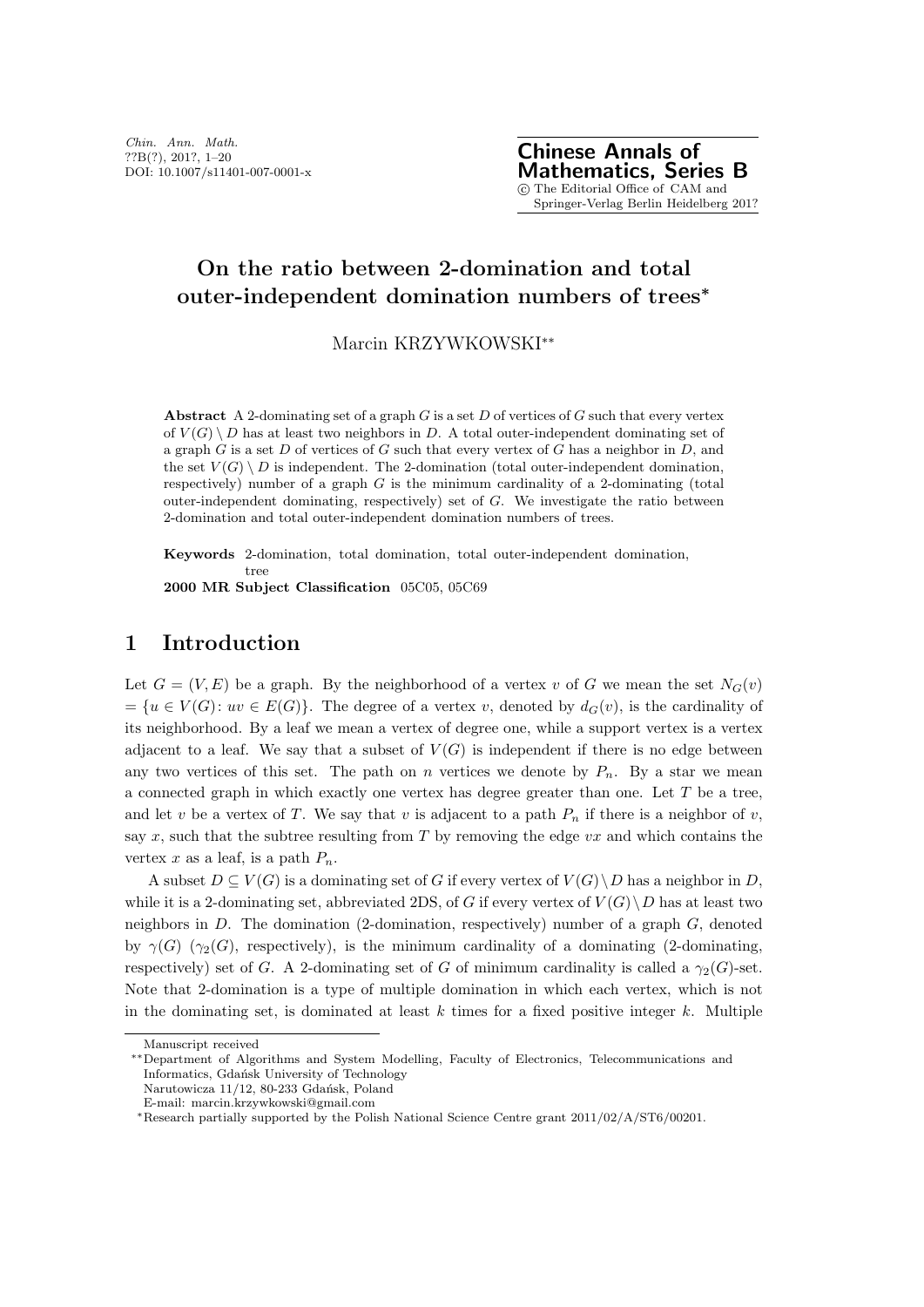domination was introduced by Fink and Jacobson [12], and further studied for example in [4, 5, 14, 15, 20, 22]. For a comprehensive survey of domination in graphs, see [16, 17].

A subset  $D \subseteq V(G)$  is a total dominating set of *G* if every vertex of *G* has a neighbor in *D*. The total domination number of *G*, denoted by  $\gamma_t(G)$ , is the minimum cardinality of a total dominating set of *G*. Total domination in graphs was introduced by Cockayne, Dawes, and Hedetniemi [7], and further studied for example in [1–3, 8–11, 13, 18, 19, 23, 24].

A subset  $D \subseteq V(G)$  is a total outer-independent dominating set, abbreviated TOIDS, of *G* if every vertex of *G* has a neighbor in *D*, and the set  $V(G) \setminus D$  is independent. The total outer-independent domination number of *G*, denoted by  $\gamma_t^{oi}(G)$ , is the minimum cardinality of a total outer-independent dominating set of *G*. A total outer-independent dominating set of *G* of minimum cardinality is called a  $\gamma_t^{oi}(G)$ -set. The study of total outer-independent domination in graphs was initiated in [21].

The authors of [6] gave upper bounds on the ratios of several domination parameters in trees.

We investigate the ratio between 2-domination and total outer-independent domination numbers of trees.

### **2 Results**

Since the one-vertex graph does not have a total outer-independent dominating set, in this paper, by a tree we mean only a connected graph with no cycle, and which has at least two vertices.

We begin with the following three straightforward observations.

**Observation 2.1** Every support vertex of a graph *G* is in every  $\gamma_t^{oi}(G)$ -set.

**Observation 2.2** For every connected graph *G* of diameter at least three there exists a  $\gamma_t^{oi}(G)$ -set that contains no leaf.

**Observation 2.3** Every leaf of a graph *G* is in every  $\gamma_2(G)$ -set.

Let *T* be a tree. Let us observe that the ratio  $\gamma_2(T)/\gamma_t^{oi}(T)$  is not bounded above as attaching a new vertex to any support vertex increases the 2-domination number while not affecting the total outer-independent domination number.

We show that  $(\gamma_2(T) + 1)/(\gamma_t^{oi}(T) + 2) \geq 3/4$ , for every tree *T*. For the purpose of characterizing the trees attaining this bound we introduce a family  $\mathcal{T}$  of trees  $T = T_k$  that can be obtained as follows. Let  $T_1 \in \{P_2, P_3\}$ . If *k* is a positive integer, then  $T_{k+1}$  can be obtained recursively from  $T_k$  by one of the following operations.

- Operation  $\mathcal{O}_1$ : Attach a path  $P_6$  by joining one of its leaves to a vertex of  $T_k$  adjacent to a path  $P_6$ .
- Operation  $\mathcal{O}_2$ : Attach a path  $P_6$  by joining one of its leaves to a vertex of  $T_k$  adjacent to a support vertex of degree two.
- Operation  $\mathcal{O}_3$ : Attach a path  $P_6$  by joining one of its leaves to any leaf of  $T_k \neq P_2$ .

Now we prove that for every tree of the family  $\mathcal{T}$ , the ratio between the 2-domination number plus one and the total outer-independent domination number plus two equals three fourths.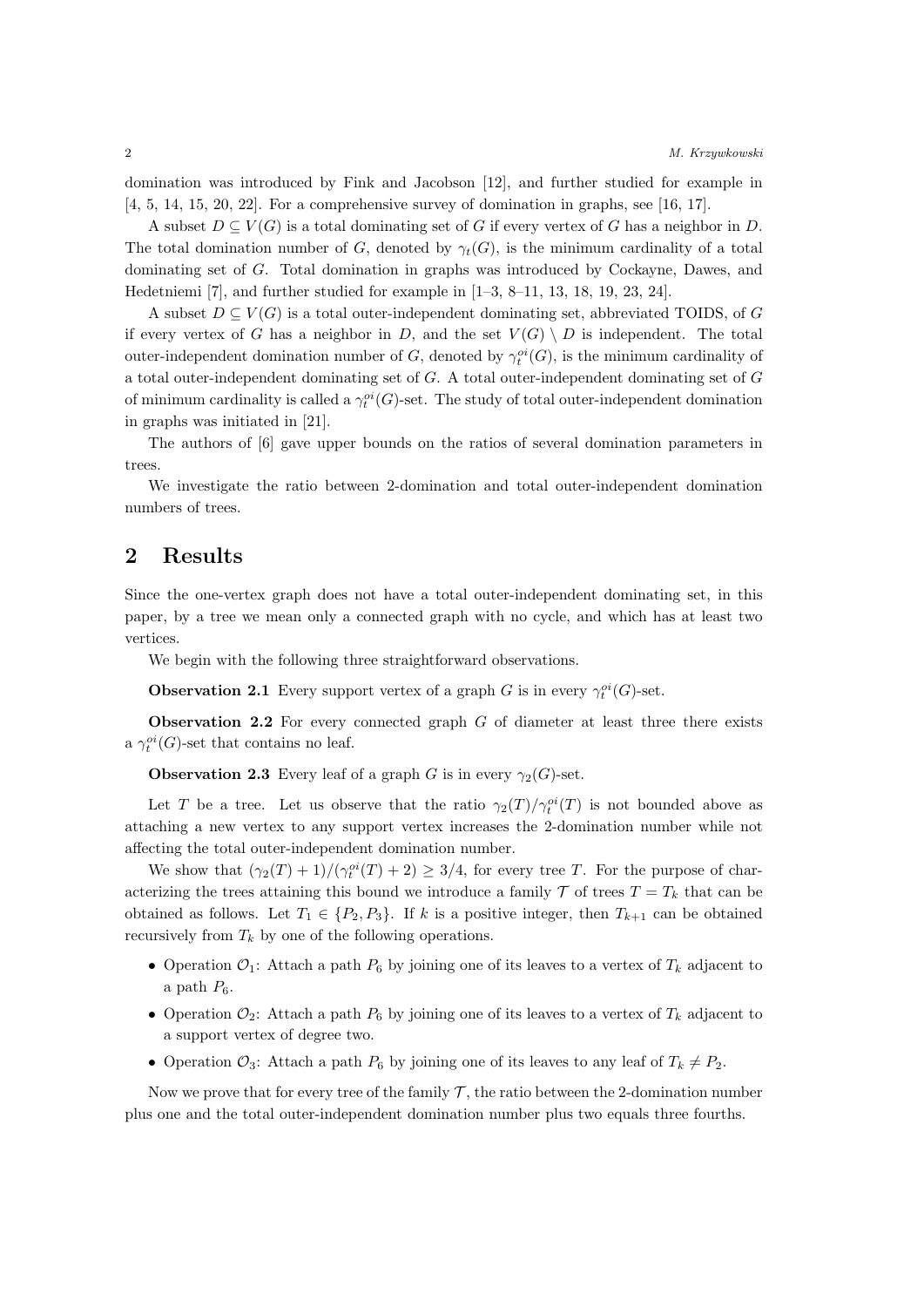*On the ratio between* 2*-domination and total outer-independent domination numbers of trees* 3

**Lemma 2.1** *If*  $T \in \mathcal{T}$ *, then*  $(\gamma_2(T) + 1) / (\gamma_t^{oi}(T) + 2) = 3/4$ *.* 

*Proof.* We use the induction on the number *k* of operations performed to construct the tree *T*. If  $T = T_1 \in \{P_2, P_3\}$ , then  $\gamma_2(T) = \gamma_t^{oi}(T) = 2$ . We have  $(\gamma_2(T) + 1)/(\gamma_t^{oi}(T) + 2) = 3/4$ . Let  $k \geq 2$  be an integer. Assume that the result is true for every tree  $T' = T_k$  of the family 7 constructed by  $k-1$  operations. Let  $T = T_{k+1}$  be a tree of the family  $T$  constructed by *k* operations.

First assume that *T* is obtained from *T'* operation  $\mathcal{O}_1$ . The vertex to which is attached  $P_6$ we denote by x. Let  $v_1v_2v_3v_4v_5v_6$  be the attached path. Let  $v_1$  be joined to x. Let *abcdef* denote a path  $P_6$  adjacent to *x* and different from  $v_1v_2v_3v_4v_5v_6$ . Let *x* and *a* be adjacent. Let us observe that there exists a  $\gamma_2(T')$ -set that contains the vertices *d*, *b*, and *x*. Let *D'* be such a set. It is easy to observe that  $D' \cup \{v_2, v_4, v_6\}$  is a 2DS of the tree *T*. Thus  $\gamma_2(T) \leq \gamma_2(T') + 3$ . Now let us observe that there exists a  $\gamma_2(T)$ -set that does not contain the vertices  $v_5$ ,  $v_3$ , and  $v_1$ . Let *D* be such a set. By Observation 2.3 we have  $v_6 \in D$ . No one of the vertices  $v_2$  and  $v_4$  has a neighbor in *D*, thus  $v_2, v_4 \in D$ . Observe that  $D \setminus \{v_2, v_4, v_6\}$  is a 2DS of the tree *T'*. Therefore  $\gamma_2(T') \leq \gamma_2(T) - 3$ . This implies that  $\gamma_2(T) = \gamma_2(T') + 3$ . Now let *D'* be any  $\gamma_t^{oi}(T')$ -set. It is easy to observe that  $D' \cup \{v_1, v_2, v_4, v_5\}$  is a TOIDS of the tree *T*. Thus  $\gamma_t^{oi}(T) \leq \gamma_t^{oi}(T') + 4$ . Now let us observe that there exists a  $\gamma_t^{oi}(T)$ set that does not contain the vertices  $v_3$  and  $c$ , and does not contain any leaf. Let  $D$  be such a set. By Observation 2.1 we have  $v_5 \in D$ . Each one of the vertices *b*,  $v_2$ , and  $v_5$ has to have a neighbor in *D*, thus  $a, v_1, v_4 \in D$ . We have  $v_2 \in D$  as the set  $V(T) \setminus D$  is independent. Let us observe that  $D \setminus \{v_1, v_2, v_4, v_5\}$  is a TOIDS of the tree  $T'$  as the vertex *x* has a neighbor in  $D \setminus \{v_1, v_2, v_4, v_5\}$ . Therefore  $\gamma_t^{oi}(T') \leq \gamma_t^{oi}(T) - 4$ . This implies that  $\gamma_t^{oi}(T) = \gamma_t^{oi}(T') + 4$ . Now we get  $(\gamma_2(T) + 1)/(\gamma_t^{oi}(T) + 2) = (\gamma_2(T') + 1 + 3)/(\gamma_t^{oi}(T') + 6)$  $= (3(\gamma_t^{oi}(T')+2)/4+3)/(\gamma_t^{oi}(T')+6) = (3\gamma_t^{oi}(T')/4+9/2)/(\gamma_t^{oi}(T')+6) = 3/4.$ 

Now assume that *T* is obtained from  $T'$  by operation  $\mathcal{O}_2$ . The vertex to which is attached  $P_6$ we denote by *x*. Let  $v_1v_2v_3v_4v_5v_6$  be the attached path. Let  $v_1$  be joined to *x*. Let *a* denote a support vertex of degree two adjacent to *x*. The leaf adjacent to *a* we denote by *b*. Let us observe that there exists a  $\gamma_2(T')$ -set that contains the vertex *x*. Let *D'* be such a set. It is easy to observe that  $D' \cup \{v_2, v_4, v_6\}$  is a 2DS of the tree *T*. Thus  $\gamma_2(T) \leq \gamma_2(T') + 3$ . In the same way as when considering the operation  $\mathcal{O}_1$  we conclude that  $\gamma_2(T') \leq \gamma_2(T) - 3$ . This implies that  $\gamma_2(T) = \gamma_2(T') + 3$ . Now let us observe that there exists a  $\gamma_t^{oi}(T)$ -set that does not contain the vertex  $v_3$ , and does not contain any leaf. Let  $D$  be such a set. By Observation 2.1 we have  $v_5, a \in D$ . Each one of the vertices  $v_2$  and  $v_5$  has to have a neighbor in *D*, thus  $v_1, v_4 \in D$ . We have  $v_2 \in D$  as the set  $V(T) \setminus D$  is independent. Let us observe that  $D\setminus \{v_1, v_2, v_4, v_5\}$  is a TOIDS of the tree *T*' as the vertex *x* has a neighbor in  $D\setminus \{v_1, v_2, v_4, v_5\}$ . Therefore  $\gamma_t^{oi}(T') \leq \gamma_t^{oi}(T) - 4$ . In the same way as when considering the operation  $\mathcal{O}_1$  we conclude that  $\gamma_t^{oi}(T) \leq \gamma_t^{oi}(T') + 4$ . This implies that  $\gamma_t^{oi}(T) = \gamma_t^{oi}(T') + 4$ . Now we get  $(\gamma_2(T)+1)/(\gamma_t^{oi}(T)+2)=(\gamma_2(T')+1+3)/(\gamma_t^{oi}(T')+6)=(3(\gamma_t^{oi}(T')+2)/4+3)/(\gamma_t^{oi}(T')+6)$  $= (3\gamma_t^{oi}(T')/4 + 9/2)/(\gamma_t^{oi}(T') + 6) = 3/4.$ 

Now assume that *T* is obtained from  $T'$  by operation  $\mathcal{O}_3$ . The leaf to which is attached  $P_6$  we denote by *x*. Let  $v_1v_2v_3v_4v_5v_6$  be the attached path. Let  $v_1$  be joined to *x*. The neighbor of *x* other than  $v_1$  we denote by *y*. Let  $D'$  be any  $\gamma_2(T')$ -set. By Observation 2.3 we have  $x \in D'$ . It is easy to observe that  $D' \cup \{v_2, v_4, v_6\}$  is a 2DS of the tree *T*. Thus  $\gamma_2(T) \leq \gamma_2(T') + 3$ . In the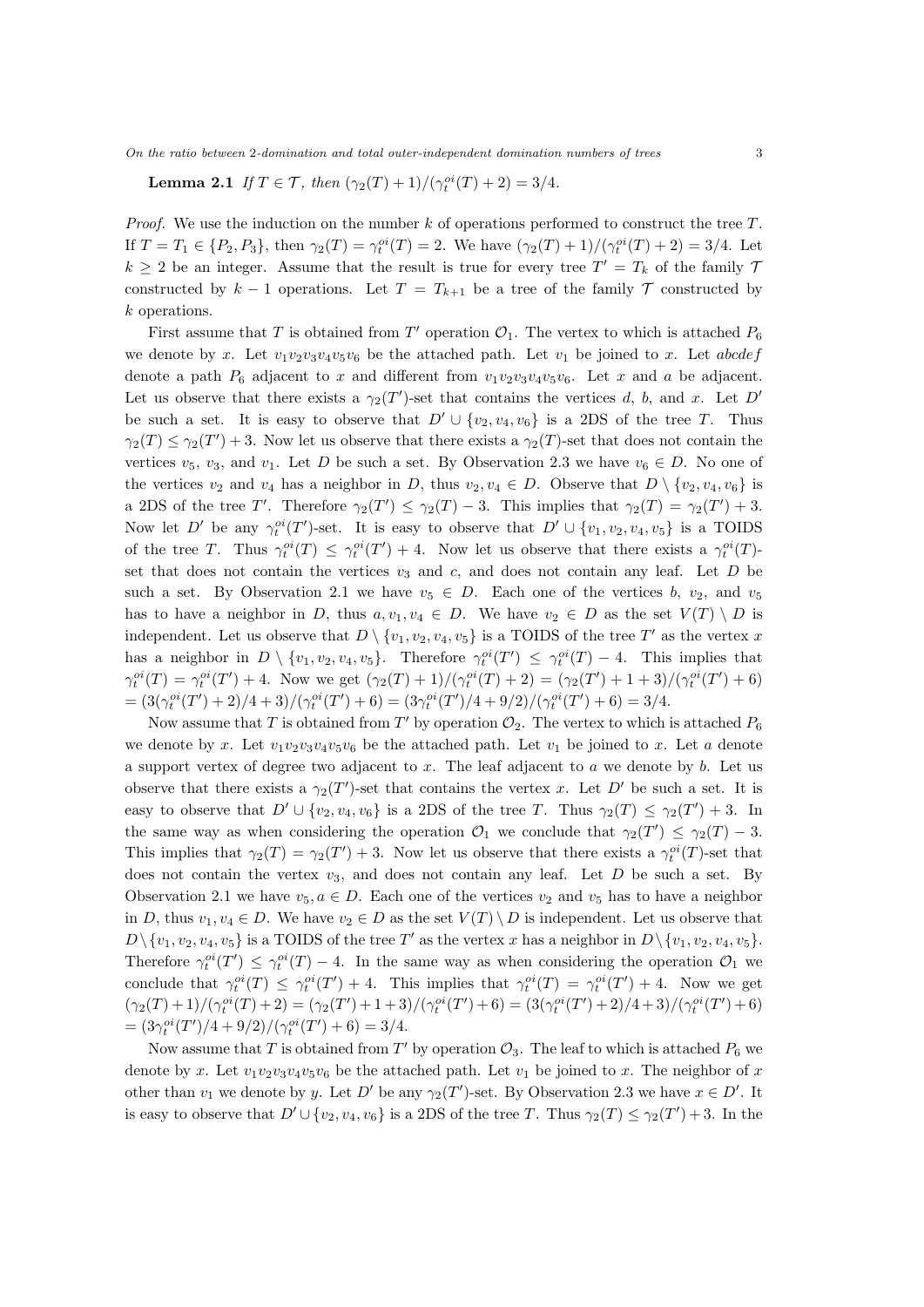same way as when considering the operation  $\mathcal{O}_1$  we conclude that  $\gamma_2(T') \leq \gamma_2(T) - 3$ . This implies that  $\gamma_2(T) = \gamma_2(T') + 3$ . Now let us observe that there exists a  $\gamma_t^{oi}(T)$ -set that does not contain the vertices  $v_6$ ,  $v_3$ , and *x*. Let *D* be such a set. By Observation 2.1 we have  $v_5 \in D$ . Each one of the vertices  $v_2$  and  $v_5$  has to have a neighbor in *D*, thus  $v_1, v_4 \in D$ . We have  $v_2, y \in D$  as the set  $V(T) \setminus D$  is independent. Let us observe that  $D \setminus \{v_1, v_2, v_4, v_5\}$  is a TOIDS of the tree  $T'$ as the vertex x has a neighbor in  $D \setminus \{v_1, v_2, v_4, v_5\}$ . Therefore  $\gamma_t^{oi}(T') \leq \gamma_t^{oi}(T) - 4$ . In the same way as when considering the operation  $\mathcal{O}_1$  we conclude that  $\gamma_t^{oi}(T) \leq \gamma_t^{oi}(T') + 4$ . This implies that  $\gamma_t^{oi}(T) = \gamma_t^{oi}(T') + 4$ . Now we get  $(\gamma_2(T) + 1)/(\gamma_t^{oi}(T) + 2) = (\gamma_2(T') + 1 + 3)/(\gamma_t^{oi}(T') + 6)$  $= (3(\gamma_t^{oi}(T')+2)/4+3)/(\gamma_t^{oi}(T')+6) = (3\gamma_t^{oi}(T')/4+9/2)/(\gamma_t^{oi}(T')+6) = 3/4.$  $\Box$ 

Now we establish the main result, a lower bound on the ratio between the 2-domination number of a tree plus one and its total outer-independent domination number plus two, together with a characterization of the extremal trees.

**Theorem 2.1** *If T is a tree, then*  $(\gamma_2(T) + 1) / (\gamma_t^{oi}(T) + 2) \geq 3/4$  *with equality if and only if*  $T \in \mathcal{T}$ *.* 

*Proof.* Let *n* mean the number of vertices of the tree *T*. We proceed by induction on this number. If  $\text{diam}(T) = 1$ , then  $T = P_2 \in \mathcal{T}$ . By Lemma 2.1 we have  $(\gamma_2(T) + 1)/(\gamma_t^{oi}(T) + 2)$  $= 3/4$ . Now assume that  $\text{diam}(T) = 2$ . Thus *T* is a star. We have  $\gamma_2(T) = n - 1$  and  $\gamma_t^{oi}(T) = 2$ . We get  $(\gamma_2(T) + 1)/(\gamma_t^{oi}(T) + 2) = n/4 \ge 3/4$ . If  $(\gamma_2(T) + 1)/(\gamma_t^{oi}(T) + 2) = 3/4$ , then  $n = 3$ . Consequently,  $T = P_3 \in \mathcal{T}$ .

Now assume that  $\text{diam}(T) \geq 3$ . Thus the order *n* of the tree *T* is at least four. The result we obtain by the induction on the number *n*. Assume that the theorem is true for every tree *T ′* of order  $n' < n$ .

First assume that some support vertex of  $T$ , say  $x$ , is adjacent to at least three leaves. Let  $y$ be a leaf adjacent to *x*. Let  $T' = T - y$ . Let  $D'$  be any  $\gamma_t^{oi}(T')$ -set. By Observation 2.1 we have  $x \in D'$ . It is easy to see that D' is a TOIDS of the tree T. Thus  $\gamma_t^{oi}(T) \leq \gamma_t^{oi}(T')$ . Now let D be any  $\gamma_2(T)$ -set. By Observation 2.3 we have  $y \in D$ . Let us observe that  $D \setminus \{y\}$  is a 2DS of the tree *T'* as the vertex *x* has at least two neighbors in  $D \setminus \{y\}$ . Therefore  $\gamma_2(T') \leq \gamma_2(T) - 1$ . Now we get  $(\gamma_2(T)+1)/(\gamma_t^{oi}(T)+2) \ge (\gamma_2(T')+2)/(\gamma_t^{oi}(T')+2) > (\gamma_2(T')+1)/(\gamma_t^{oi}(T')+2) \ge 3/4$ . Henceforth, we can assume that every support vertex of *T* is adjacent to at most two leaves.

We now root *T* at a vertex *r* of maximum eccentricity diam(*T*). Let *t* be a leaf at maximum distance from *r*, *v* be the parent of *t*, and *u* be the parent of *v* in the rooted tree. If diam(*T*)  $\geq$  4, then let *w* be the parent of *u*. If diam(*T*)  $\geq$  5, then let *d* be the parent of *w*. If diam(*T*)  $\geq$  6, then let *e* be the parent of *d*. If  $\text{diam}(T) \geq 7$ , then let *f* be the parent of *e*. By  $T_x$  let us denote the subtree induced by a vertex *x* and its descendants in the rooted tree *T*.

First assume that  $d_T(v) = 3$ . The leaf adjacent to *v* and different from *t* we denote by *a*. Let  $T' = T - T_v$ . Let D' be any  $\gamma_t^{oi}(T')$ -set. If  $u \in D'$ , then it is easy to see that  $D' \cup \{v\}$  is a TOIDS of the tree *T*. Now assume that  $u \notin D$ . Let us observe that  $D' \cup \{u, v\}$  is a TOIDS of the tree *T*. Thus  $\gamma_t^{oi}(T) \leq \gamma_t^{oi}(T') + 2$ . Now let us observe that there exists a  $\gamma_2(T)$ -set that does not contain the vertex *v*. Let *D* be such a set. By Observation 2.3 we have  $t, a \in D$ . Observe that  $D \setminus \{t, a\}$  is a 2DS of the tree *T'*. Therefore  $\gamma_2(T') \leq \gamma_2(T) - 2$ . Now we get  $(\gamma_2(T)+1)/(\gamma_t^{oi}(T)+2) \geq (\gamma_2(T')+1+2)/(\gamma_t^{oi}(T')+4) \geq (3(\gamma_t^{oi}(T')+2)/4+2)/(\gamma_t^{oi}(T')+4)$ =  $(3\gamma_t^{oi}(T')/4 + 7/2)/(\gamma_t^{oi}(T') + 4) = (3/4) \cdot (\gamma_t^{oi}(T') + 14/3)/(\gamma_t^{oi}(T') + 4) > 3/4.$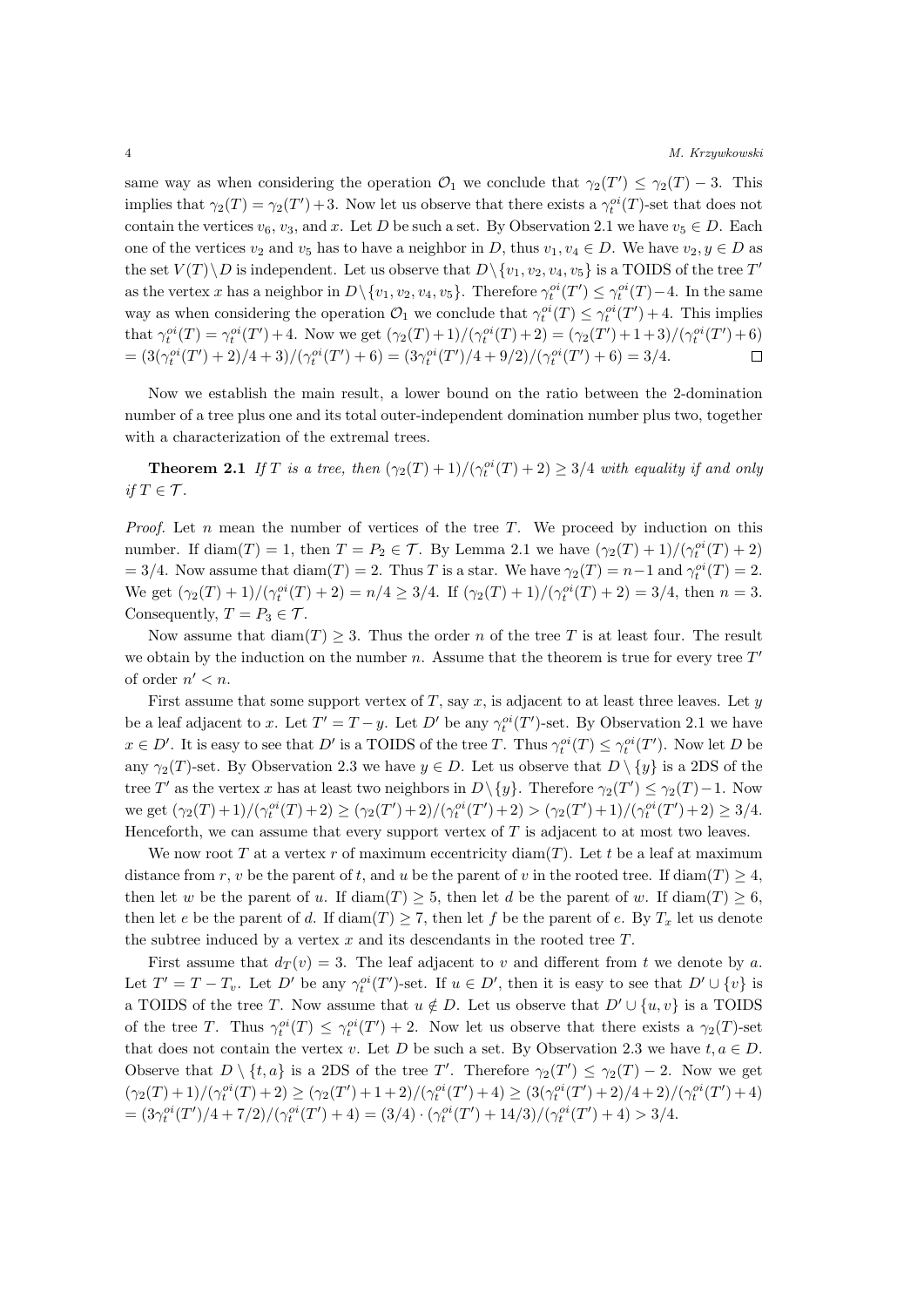Now assume that  $d_T(v) = 2$ . First assume that among the children of *u* there is a support vertex, say *x*, different from *v*. Let  $T' = T - T_v$ . Let  $D'$  be a  $\gamma_t^{oi}(T')$ -set that contains no leaf. The vertex x has to have a neighbor in  $D'$ , thus  $u \in D'$ . It is easy to see that  $D' \cup \{v\}$ is a TOIDS of the tree *T*. Thus  $\gamma_t^{oi}(T) \leq \gamma_t^{oi}(T') + 1$ . Now let us observe that there exists a  $\gamma_2(T)$ -set that does not contain the vertex *v*. Let *D* be such a set. By Observation 2.3 we have  $t \in D$ . Observe that  $D \setminus \{t\}$  is a 2DS of the tree *T'*. Therefore  $\gamma_2(T') \leq \gamma_2(T) - 1$ . Now we get  $(\gamma_2(T)+1)/(\gamma_t^{oi}(T)+2) \geq (\gamma_2(T')+1+1)/(\gamma_t^{oi}(T')+3) \geq (3(\gamma_t^{oi}(T')+2)/4+1)/(\gamma_t^{oi}(T')+3)$ =  $(3\gamma_t^{oi}(T')/4 + 5/2)/(\gamma_t^{oi}(T') + 3) = (3/4) \cdot (\gamma_t^{oi}(T') + 10/3)/(\gamma_t^{oi}(T') + 3) > 3/4.$ 

Now assume that some child of *u*, say *x*, is a leaf. Let  $T' = T - x$ . Let  $D'$  be a  $\gamma_t^{oi}(T')$ -set that contains no leaf. The vertex *v* has to have a neighbor in  $D'$ , thus  $u \in D'$ . It is easy to see that *D'* is a TOIDS of the tree *T*. Thus  $\gamma_t^{oi}(T) \leq \gamma_t^{oi}(T')$ . Now let us observe that there exists a  $\gamma_2(T)$ -set that contains the vertex *u*. Let *D* be such a set. By Observation 2.3 we have  $x \in D$ . It is easy to observe that  $D \setminus \{x\}$  is a 2DS of the tree *T'*. Therefore  $\gamma_2(T') \leq \gamma_2(T) - 1$ . Now we get  $(\gamma_2(T)+1)/(\gamma_t^{oi}(T)+2) \ge (\gamma_2(T')+2)/(\gamma_t^{oi}(T')+2) > (\gamma_2(T')+1)/(\gamma_t^{oi}(T')+2) \ge 3/4$ .

Now assume that  $d_T(u) = 2$ . Let *k* be a child of *w* different from *u*. Let us observe that it suffices to consider only the possibilities when  $d_T(k) \leq 2$ . First assume that  $d_T(w) \geq 4$ . Let *l* be a child of *w* different from *u* and *k*. Let us observe that it suffices to consider only the possibilities when  $d_T(l) \leq 2$ . Let  $T' = T - T_u$ . Let D' be any  $\gamma_t^{oi}(T')$ -set. It is easy to observe that  $D' \cup \{u, v\}$ is a TOIDS of the tree *T*. Thus  $\gamma_t^{oi}(T) \leq \gamma_t^{oi}(T') + 2$ . Let us observe that there exists a  $\gamma_2(T)$ -set that contains the vertex *u*. Let *D* be such a set. By Observation 2.3 we have  $t \in D$ . The set *D* is minimal, thus  $v \notin D$ . If  $w \in D$ , then it is easy to observe that  $D \setminus \{u, t\}$  is a 2DS of the tree  $T'$ . Now assume that  $w \notin D$ . Thus both vertices k and l belong to the set D as each one of them has at most one neighbor in the set *D*. Let us observe that  $D \setminus \{u, t\}$  is a 2DS of the tree  $T'$  as the vertex *w* has at least two neighbors in  $D \setminus \{u, t\}$ . Therefore  $\gamma_2(T') \leq \gamma_2(T) - 2$ . Now we get  $(\gamma_2(T)+1)/(\gamma_t^{oi}(T)+2) \geq (\gamma_2(T')+1+2)/(\gamma_t^{oi}(T')+4) \geq (3(\gamma_t^{oi}(T')+2)/4+2)/(\gamma_t^{oi}(T')+4)$ =  $(3\gamma_t^{oi}(T')/4 + 7/2)/(\gamma_t^{oi}(T') + 4) = (3/4) \cdot (\gamma_t^{oi}(T') + 14/3)/(\gamma_t^{oi}(T') + 4) > 3/4.$ 

Now assume that  $d_T(w) = 3$ . First assume that the distance of *w* to the most distant vertex of  $T_k$  is three. It suffices to consider only the possibility when  $T_k$  is a path  $P_3$ , say  $klm$ . Let  $T' = T - T_w$ . Let D' be any  $\gamma_t^{oi}(T')$ -set. It is easy to observe that  $D' \cup \{w, u, v, k, l\}$  is a TOIDS of the tree *T*. Thus  $\gamma_t^{oi}(T) \leq \gamma_t^{oi}(T') + 5$ . Now let us observe that there exists a  $\gamma_2(T)$ -set that does not contain the vertices  $v$ ,  $l$ , and  $w$ . Let  $D$  be such a set. By Observation 2.3 we have  $t, m \in D$ . No one of the vertices *u* and *k* has a neighbor in the set *D*, thus  $u, k \in D$ . Observe that  $D \setminus \{u, t, k, m\}$  is a 2DS of the tree *T'*. Therefore  $\gamma_2(T') \leq \gamma_2(T) - 4$ . Now we get  $(\gamma_2(T)+1)/(\gamma_t^{oi}(T)+2) \geq (\gamma_2(T')+1+4)/(\gamma_t^{oi}(T')+7) \geq (3(\gamma_t^{oi}(T')+2)/4+4)/(\gamma_t^{oi}(T')+7)$ =  $\frac{3\gamma_t^{oi}(T')}{4} + \frac{11}{2} / (\gamma_t^{oi}(T') + 7) = \frac{3}{4} \cdot (\gamma_t^{oi}(T') + \frac{22}{3} / (\gamma_t^{oi}(T') + 7) > \frac{3}{4}$ .

Now assume that the distance of *w* to the most distant vertex of  $T_k$  is two. Thus *k* is a support vertex of degree two. The leaf adjacent to *k* we denote by *l*. Let  $T' = T - T_u$ . Let *D'* be any  $\gamma_t^{oi}(T')$ -set. It is easy to see that  $D' \cup \{u, v\}$  is a TOIDS of the tree *T*. Thus  $\gamma_t^{oi}(T) \leq \gamma_t^{oi}(T') + 2$ . Now let us observe that there exists a  $\gamma_2(T)$ -set that contains the vertices *u* and *w*. Let *D* be such a set. By Observation 2.3 we have  $t \in D$ . The set *D* is minimal, thus  $v \notin D$ . It is easy to observe that  $D \setminus \{u, t\}$  is a 2DS of the tree *T'*. Therefore  $\gamma_2(T') \leq \gamma_2(T) - 2$ . Now we get  $(\gamma_2(T) + 1)/(\gamma_t^{oi}(T) + 2) \ge (\gamma_2(T') + 1 + 2)/(\gamma_t^{oi}(T') + 4) \ge (3(\gamma_t^{oi}(T') + 2)/4)$  $+2)/(\gamma_t^{oi}(T')+4) = (3\gamma_t^{oi}(T')/4+7/2)/(\gamma_t^{oi}(T')+4) = (3/4)\cdot(\gamma_t^{oi}(T')+14/3)/(\gamma_t^{oi}(T')+4) > 3/4.$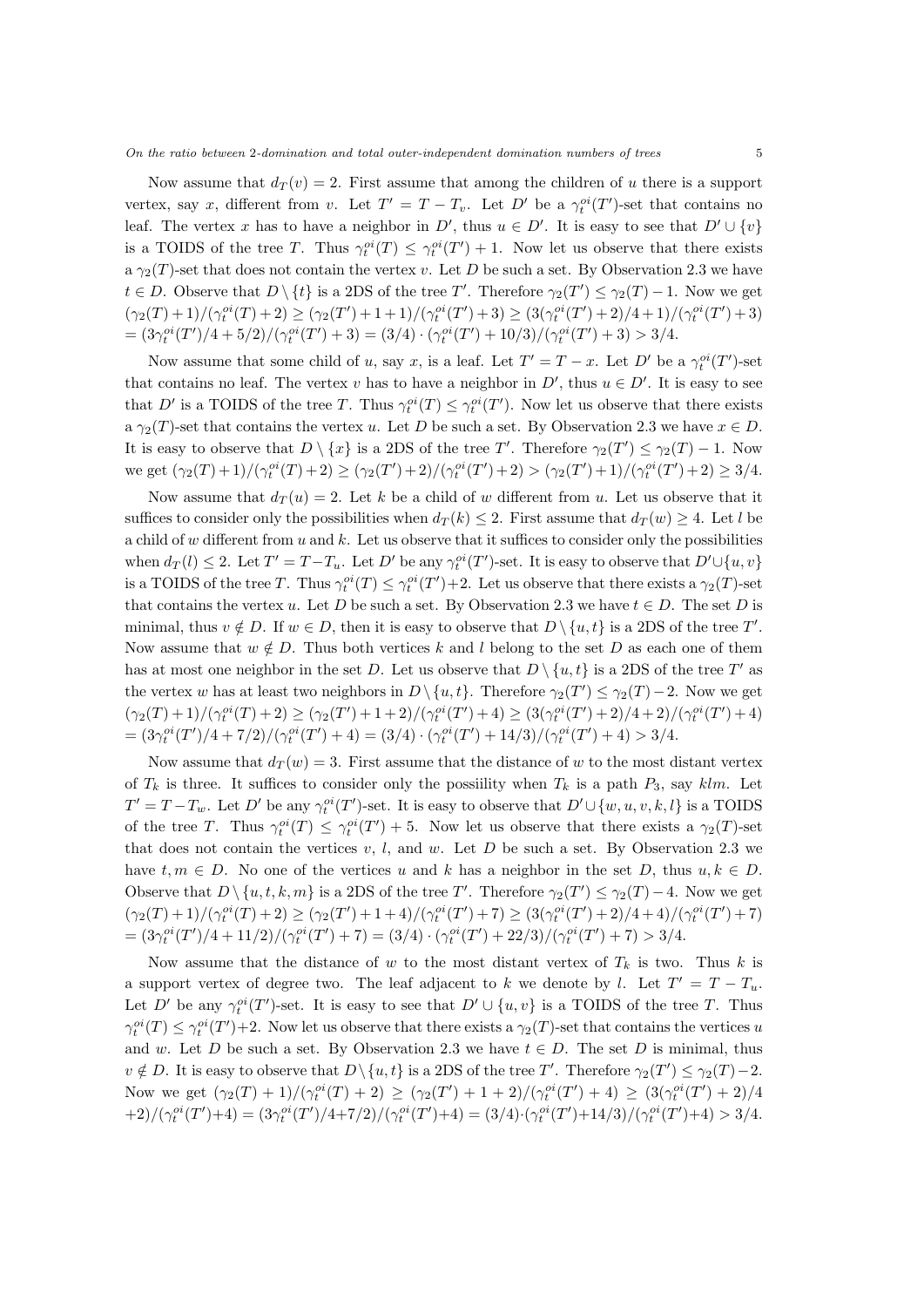Now assume that *k* is a leaf. Let  $T' = T - T_w$ . Let  $D'$  be any  $\gamma_t^{oi}(T')$ -set. It is easy to observe that  $D' \cup \{w, u, v\}$  is a TOIDS of the tree *T*. Thus  $\gamma_t^{oi}(T) \leq \gamma_t^{oi}(T') + 3$ . Now let us observe that there exists a  $\gamma_2(T)$ -set that does not contain the vertices *v* and *w*. Let *D* be such a set. By Observation 2.3 we have  $t, k \in D$ . The vertex *u* has no neighbor in the set *D*, thus  $u \in D$ . Observe that  $D \setminus \{u, t, k\}$  is a 2DS of the tree *T*'. Therefore  $\gamma_2(T') \leq \gamma_2(T) - 3$ . Now we get  $(\gamma_2(T)+1)/(\gamma_t^{oi}(T)+2) \ge (\gamma_2(T')+1+3)/(\gamma_t^{oi}(T')+5) \ge (3(\gamma_t^{oi}(T')+2)/4+3)/(\gamma_t^{oi}(T')+5)$ =  $(3\gamma_t^{oi}(T')/4 + 9/2)/(\gamma_t^{oi}(T') + 5) = (3/4) \cdot (\gamma_t^{oi}(T') + 6)/(\gamma_t^{oi}(T') + 5) > 3/4.$ 

If  $d_T(w) = 1$ , then  $T = P_4$ . We get  $(\gamma_2(T) + 1) / (\gamma_t^{oi}(T) + 2) = 4/4 > 3/4$ , a contradiction. Now assume that  $d_T(w) = 2$ . First assume that there is a child of *d* other than *w*, say *k*, such that the distance of  $d$  to the most distant vertex of  $T_k$  is four. It suffices to consider only the possibility when  $T_k$  is a path  $P_4$ , say  $klmp$ . Let  $T' = T - T_w$ . Let us observe that there exists a  $\gamma_t^{oi}(T')$ -set that does not contain the vertex *k*. Let *D'* be such as set. The set  $V(T') \setminus D'$  is independent, thus  $d \in D'$ . It is easy to see that  $D' \cup \{u, v\}$  is a TOIDS of the tree *T*. Thus  $\gamma_t^{oi}(T) \leq \gamma_t^{oi}(T') + 2$ . Now let us observe that there exists a  $\gamma_2(T)$ -set that does not contain the vertices *v* and *w*. Let *D* be such a set. By Observation 2.3 we have *t*  $∈$  *D*. The vertex *u* has no neighbor in *D*, thus  $u ∈ D$ . Observe that  $D \setminus \{u, t\}$  is a 2DS of the tree T'. Therefore  $\gamma_2(T') \leq \gamma_2(T) - 2$ . Now we get  $(\gamma_2(T) + 1)/(\gamma_t^{oi}(T) + 2) \geq (\gamma_2(T') + 1)$  $(1+2)/(\gamma_t^{oi}(T')+4) \geq (3(\gamma_t^{oi}(T')+2)/4+2)/(\gamma_t^{oi}(T')+4) = (3\gamma_t^{oi}(T')/4+7/2)/(\gamma_t^{oi}(T')+4)$  $= (3/4) \cdot (\gamma_t^{oi}(T') + 14/3) / (\gamma_t^{oi}(T') + 4) > 3/4.$ 

Now assume that there is a child of *d*, say *k*, such that the distance of *d* to the most distant vertex of  $T_k$  is three. It suffices to consider only the possibility when  $T_k$  is a path  $P_3$ , say  $klm$ . Let  $T' = T - T_v$ . Let  $D'$  be a  $\gamma_t^{oi}(T')$ -set that contains no leaf. By Observation 2.1 we have  $w \in D'$ . Each one of the vertices *w* and *l* has to have a neighbor in  $D'$ , thus  $d, k \in D'$ . Let us observe that  $D' \setminus \{w\} \cup \{u, v\}$  is a TOIDS of the tree T. Thus  $\gamma_t^{oi}(T) \leq \gamma_t^{oi}(T') + 1$ . Now let us observe that there exists a  $\gamma_2(T)$ -set that does not contain the vertex *v*. Let *D* be such a set. By Observation 2.3 we have  $t \in D$ . Observe that  $D \setminus \{t\}$  is a 2DS of the tree T'. Therefore  $\gamma_2(T') \leq \gamma_2(T) - 1$ . Now we get  $(\gamma_2(T) + 1)/(\gamma_t^{oi}(T) + 2) \geq (\gamma_2(T') + 1)$  $(1+1)/(\gamma_t^{oi}(T')+3) \geq (3(\gamma_t^{oi}(T')+2)/4+1)/(\gamma_t^{oi}(T')+3) = (3\gamma_t^{oi}(T')/4+5/2)/(\gamma_t^{oi}(T')+3)$  $= (3/4) \cdot (\gamma_t^{oi}(T') + 10/3) / (\gamma_t^{oi}(T') + 3) > 3/4.$ 

Now assume that there is a child of *d*, say *k*, such that the distance of *d* to the most distant vertex of  $T_k$  is two. Thus k is a support vertex of degree two. The leaf adjacent to k we denote by *l*. Let  $T' = T - T_k$ . Let us observe that there exists a  $\gamma_t^{oi}(T')$ -set that does not contain the vertex *w*. Let *D'* be such a set. The set  $V(T') \setminus D'$  is independent, thus  $d \in D'$ . It is easy to see that  $D' \cup \{k\}$  is a TOIDS of the tree *T*. Thus  $\gamma_t^{oi}(T) \leq \gamma_t^{oi}(T') + 1$ . Now let us observe that there exists a  $\gamma_2(T)$ -set that does not contain the vertex k. Let D be such a set. By Observation 2.3 we have  $l \in D$ . Observe that  $D \setminus \{l\}$  is a 2DS of the tree *T'*. Therefore  $\gamma_2(T') \leq \gamma_2(T) - 1$ . Now we get  $(\gamma_2(T)+1)/(\gamma_t^{oi}(T)+2) \ge (\gamma_2(T')+1+1)/(\gamma_t^{oi}(T')+3) \ge (3(\gamma_t^{oi}(T')+2)/4+1)/(\gamma_t^{oi}(T')+3)$ =  $(3\gamma_t^{oi}(T')/4 + 5/2)/(\gamma_t^{oi}(T') + 3) = (3/4) \cdot (\gamma_t^{oi}(T') + 10/3)/(\gamma_t^{oi}(T') + 3) > 3/4.$ 

Now assume that some child of *d*, say *k*, is a leaf. Let  $T' = T - k$ . Let us observe that there exists a  $\gamma_t^{oi}(T')$ -set that does not contain the vertex *w*. Let *D'* be such a set. The set  $V(T') \setminus D'$  is independent, thus  $d \in D'$ . It is easy to see that  $D'$  is a TOIDS of the tree *T*. Thus  $\gamma_t^{oi}(T) \leq \gamma_t^{oi}(T')$ . Now let us observe that there exists a  $\gamma_2(T)$ -set that contains the vertices *u* and *d*. Let *D* be such a set. By Observation 2.3 we have  $k \in D$ . It is easy to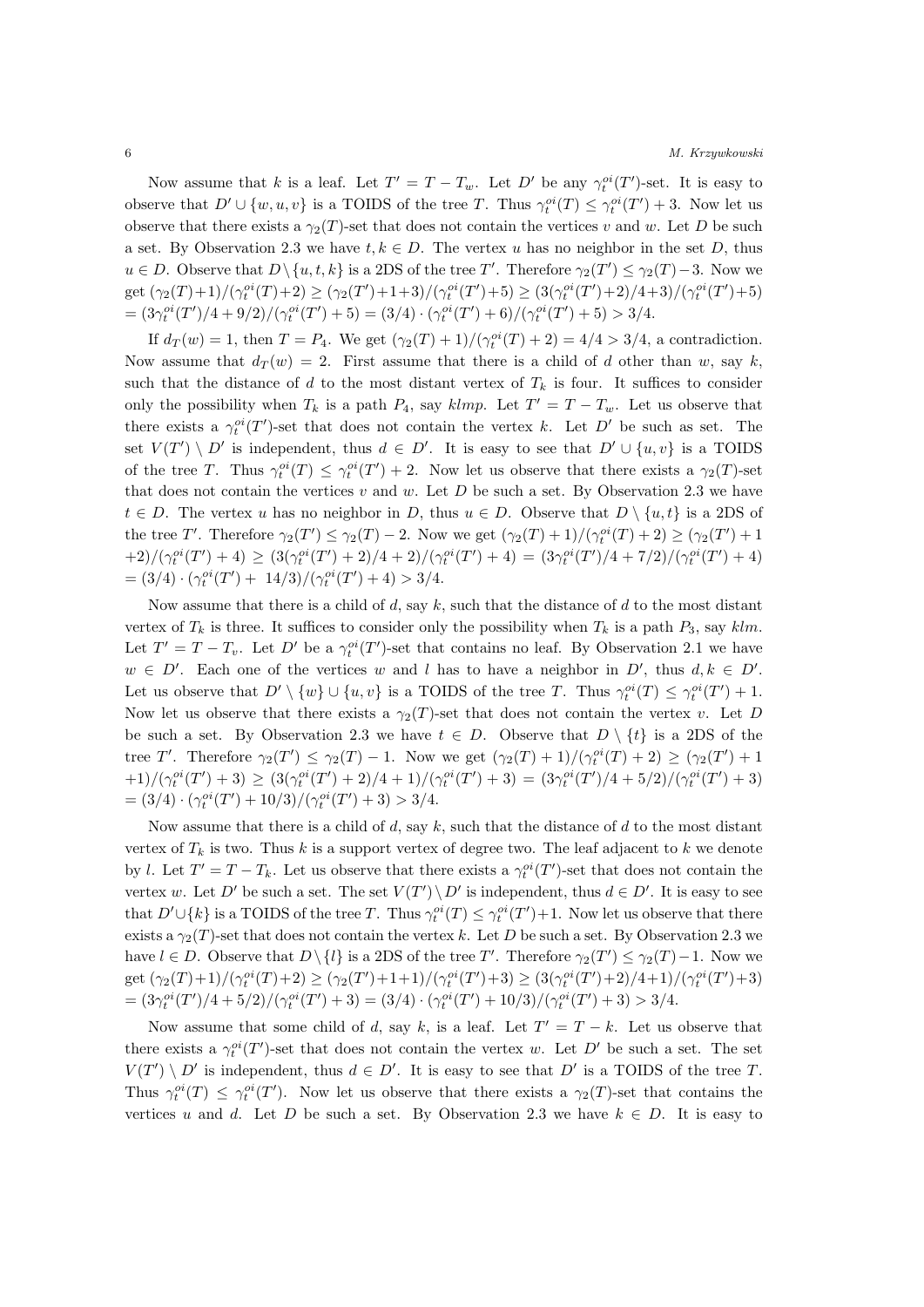observe that  $D \setminus \{k\}$  is a 2DS of the tree *T'*. Therefore  $\gamma_2(T') \leq \gamma_2(T) - 1$ . Now we get  $(\gamma_2(T)+1)/(\gamma_t^{oi}(T)+2) \geq (\gamma_2(T')+2)/(\gamma_t^{oi}(T')+2) > (\gamma_2(T')+1)/(\gamma_t^{oi}(T')+2) \geq 3/4.$ 

Now assume that  $d_T(d) = 2$ . First assume that there is a child of *e* other than *d*, say *k*, such that the distance of  $e$  to the most distant vertex of  $T_k$  is five. It suffices to consider only the possibility when  $T_k$  is a path  $P_5$ , say  $klmpq$ . Let  $T' = T - T_v$ . Let us observe that there exists a  $\gamma_t^{oi}(T')$ -set that does not contain the vertex *l*, and does not contain any leaf. Let *D'* be such a set. By Observation 2.1 we have  $w \in D'$ . Each one of the vertices *w* and *k* has to have a neighbor in D', thus  $d, e \in D'$ . Let us observe that  $D' \setminus \{w\} \cup \{u, v\}$  is a TOIDS of the tree *T*. Thus  $\gamma_t^{oi}(T) \leq \gamma_t^{oi}(T') + 1$ . Now let us observe that there exists a  $\gamma_2(T)$ -set that does not contain the vertex *v*. Let *D* be such a set. By Observation 2.3 we have  $t \in D$ . Observe that  $D \setminus \{t\}$  is a 2DS of the tree *T'*. Therefore  $\gamma_2(T') \leq \gamma_2(T) - 1$ . Now we get  $(\gamma_2(T)+1)/(\gamma_t^{oi}(T)+2) \geq (\gamma_2(T')+1+1)/(\gamma_t^{oi}(T')+3) \geq (3(\gamma_t^{oi}(T')+2)/4+1)/(\gamma_t^{oi}(T')+3)$ =  $(3\gamma_t^{oi}(T')/4 + 5/2)/(\gamma_t^{oi}(T') + 3) = (3/4) \cdot (\gamma_t^{oi}(T') + 10/3)/(\gamma_t^{oi}(T') + 3) > 3/4.$ 

Now assume that there is a child of *e*, say *k*, such that the distance of *e* to the most distant vertex of  $T_k$  is four. It suffices to consider only the possibility when  $T_k$  is a path  $P_4$ , say  $klmp$ . Let  $T' = T - T_k$ . Let us observe that there exists a  $\gamma_t^{oi}(T')$ -set that does not contain the vertex *w*. Let *D'* be such a set. The vertex *d* has to have a neighbor in *D'*, thus  $e \in D'$ . It is easy to see that  $D' \cup \{l, m\}$  is a TOIDS of the tree *T*. Thus  $\gamma_t^{oi}(T) \leq \gamma_t^{oi}(T') + 2$ . Now let us observe that there exists a  $\gamma_2(T)$ -set that does not contain the vertices *m* and *k*. Let *D* be such a set. By Observation 2.3 we have  $p \in D$ . The vertex *l* has no neighbor in the set *D*, thus  $l \in D$ . Observe that  $D \setminus \{l, p\}$  is a 2DS of the tree *T*'. Therefore  $\gamma_2(T') \leq \gamma_2(T) - 2$ . Now we get  $(\gamma_2(T)+1)/(\gamma_t^{oi}(T)+2) \geq (\gamma_2(T')+1+2)/(\gamma_t^{oi}(T')+4) \geq (3(\gamma_t^{oi}(T')+2)/4+2)/(\gamma_t^{oi}(T')+4)$ =  $(3\gamma_t^{oi}(T')/4 + 7/2)/(\gamma_t^{oi}(T') + 4) = (3/4) \cdot (\gamma_t^{oi}(T') + 14/3)/(\gamma_t^{oi}(T') + 4) > 3/4.$ 

Now assume that there is a child of *e*, say *k*, such that the distance of *e* to the most distant vertex of  $T_k$  is two. Thus  $k$  is a support vertex of degree two. The leaf adjacent to  $k$  we denote by *l*. Let  $T' = T - T_k$ . Let us observe that there exists a  $\gamma_t^{oi}(T')$ -set that does not contain the vertex *w*. Let *D'* be such a set. The vertex *d* has to have a neighbor in *D'*, thus  $e \in D'$ . It is easy to see that  $D' \cup \{k\}$  is a TOIDS of the tree *T*. Thus  $\gamma_t^{oi}(T) \leq \gamma_t^{oi}(T') + 1$ . Now let us observe that there exists a  $\gamma_2(T)$ -set that does not contain the vertex *k*. Let *D* be such a set. By Observation 2.3 we have  $l \in D$ . Observe that  $D \setminus \{l\}$  is a 2DS of the tree T'. Therefore  $\gamma_2(T') \leq \gamma_2(T) - 1$ . Now we get  $(\gamma_2(T) + 1)/(\gamma_t^{oi}(T) + 2) \geq (\gamma_2(T') + 1 + 1)/(\gamma_t^{oi}(T') + 3)$  $\geq (3(\gamma_t^{oi}(T')+2)/4+1)/(\gamma_t^{oi}(T')+3) = (3\gamma_t^{oi}(T')/4+5/2)/(\gamma_t^{oi}(T')+3) = (3/4)\cdot(\gamma_t^{oi}(T')$  $+10/3)/(\gamma_t^{oi}(T')+3) > 3/4.$ 

Now assume that some child of *e*, say *k*, is a leaf. Let  $T' = T - T_v$ . Let  $D'$  be a  $\gamma_t^{oi}(T')$ set that contains no leaf. By Observation 2.1 we have  $w, e \in D'$ . The vertex *w* has to have a neighbor in *D'*, thus  $d \in D'$ . Let us observe that  $D' \setminus \{w\} \cup \{u, v\}$  is a TOIDS of the tree *T*. Thus  $\gamma_t^{oi}(T) \leq \gamma_t^{oi}(T') + 1$ . Now let us observe that there exists a  $\gamma_2(T)$ -set that does not contain the vertex *v*. Let *D* be such a set. By Observation 2.3 we have  $t \in D$ . Observe that  $D \setminus \{t\}$  is a 2DS of the tree *T'*. Therefore  $\gamma_2(T') \leq \gamma_2(T) - 1$ . Now we get  $(\gamma_2(T)+1)/(\gamma_t^{oi}(T)+2) \geq (\gamma_2(T')+1+1)/(\gamma_t^{oi}(T')+3) \geq (3(\gamma_t^{oi}(T')+2)/4+1)/(\gamma_t^{oi}(T')+3)$ =  $(3\gamma_t^{oi}(T')/4 + 5/2)/(\gamma_t^{oi}(T') + 3) = (3/4) \cdot (\gamma_t^{oi}(T') + 10/3)/(\gamma_t^{oi}(T') + 3) > 3/4.$ 

Now assume that the distance of  $e$  to the most distant vertex of  $T_k$  is three. It suffices to consider only the possibility when  $T_k$  is a path  $P_3$ , say  $klm$ . First assume that  $d_T(e) \geq 4$ . Let *p*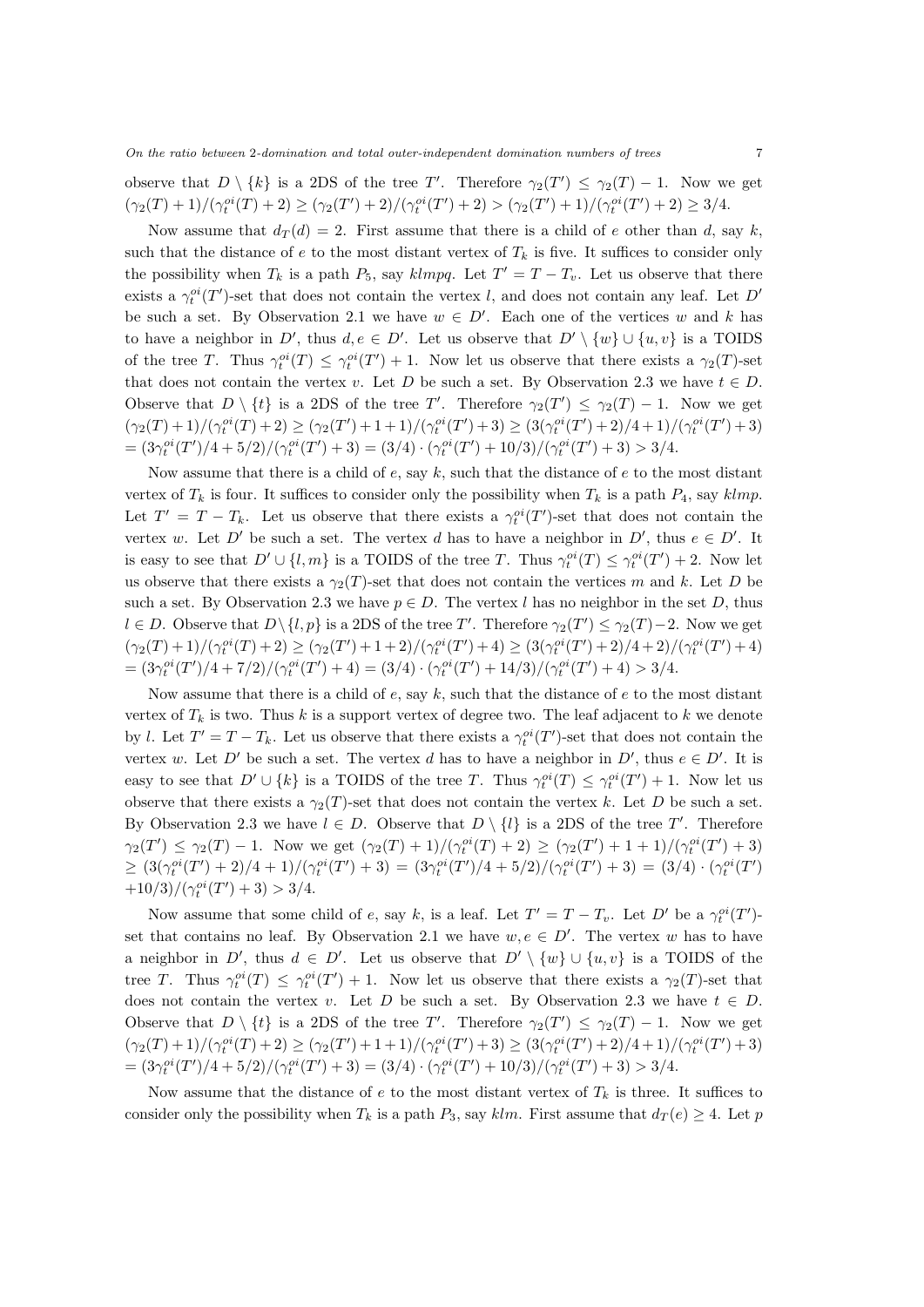denote a child of *e* different from *d* and *k*. It suffices to consider only the possibility when  $T_p$  is a path  $P_3$ , say pqs. Let  $T' = T - T_k$ . Let D' be any  $\gamma_t^{oi}(T')$ -set. It is easy to see that  $D' \cup \{k, l\}$ is a TOIDS of the tree *T*. Thus  $\gamma_t^{oi} \leq \gamma_t^{oi}(T') + 2$ . Now let us observe that there exists a  $\gamma_2(T)$ set that contains the vertices  $u, d, k$ , and  $p$ . Let  $D$  be such a set. By Observation 2.3 we have  $m \in D$ . The set *D* is minimal, thus  $l \notin D$ . Let us observe that  $D \setminus \{k, m\}$  is a 2DS of the tree  $T'$ as the vertex *e* has at least two neighbors in  $D \setminus \{k, m\}$ . Therefore  $\gamma_2(T') \leq \gamma_2(T) - 2$ . Now we get  $(\gamma_2(T)+1)/(\gamma_t^{oi}(T)+2) \geq (\gamma_2(T')+1+2)/(\gamma_t^{oi}(T')+4) \geq (3(\gamma_t^{oi}(T')+2)/4+2)/(\gamma_t^{oi}(T')+4)$ =  $(3\gamma_t^{oi}(T')/4 + 7/2)/(\gamma_t^{oi}(T') + 4) = (3/4) \cdot (\gamma_t^{oi}(T') + 14/3)/(\gamma_t^{oi}(T') + 4) > 3/4.$ 

Now assume that  $d_T(e) = 3$ . Let  $T' = T - T_e$ . Let  $D'$  be any  $\gamma_t^{oi}(T')$ -set. It is easy to observe that  $D' \cup \{e, d, u, v, k, l\}$  is a TOIDS of the tree *T*. Thus  $\gamma_t^{oi}(T) \leq \gamma_t^{oi}(T') + 6$ . Now let us observe that there exists a  $\gamma_2(T)$ -set that does not contain the vertices *v*, *w*, *l*, and *e*. Let *D* be such a set. By Observation 2.3 we have  $t, m \in D$ . No one of the vertices  $u, d$ , and  $k$ has a neighbor in the set *D*, thus  $u, d, k \in D$ . Observe that  $D \setminus \{d, u, t, k, m\}$  is a 2DS of the tree T'. Therefore  $\gamma_2(T') \leq \gamma_2(T) - 5$ . Now we get  $(\gamma_2(T) + 1)/(\gamma_t^{oi}(T) + 2) \geq (\gamma_2(T') + 1)$  $(+5)/(\gamma_t^{oi}(T')+8) \geq (3(\gamma_t^{oi}(T')+2)/4+5)/(\gamma_t^{oi}(T')+8) = (3\gamma_t^{oi}(T')/4+13/2)/(\gamma_t^{oi}(T')+8)$  $= (3/4) \cdot (\gamma_t^{oi}(T') + 26/3) / (\gamma_t^{oi}(T') + 8) > 3/4.$ 

Now assume that  $d_T(e) = 2$ . First assume that there is a child of f other than e, say k, such that the distance of  $f$  to the most distant vertex of  $T_k$  is six. It suffices to consider only the possibility when  $T_k$  is a path  $P_6$ , say  $klmpqs$ . Let  $T' = T - T_e$ . Let  $D'$  be any  $\gamma_t^{oi}(T')$ -set. It is easy to observe that  $D' \cup \{e, d, u, v\}$  is a TOIDS of the tree *T*. Thus  $\gamma_t^{oi}(T) \leq \gamma_t^{oi}(T') + 4$ . Now let us observe that there exists a  $\gamma_2(T)$ -set that does not contain the vertices *v*, *w*, and *e*. Let *D* be such a set. By Observation 2.3 we have  $t \in D$ . No one of the vertices *u* and *d* has a neighbor in the set *D*, thus  $u, d \in D$ . Observe that  $D \setminus \{d, u, t\}$  is a 2DS of the tree *T'*. Therefore  $\gamma_2(T') \leq \gamma_2(T) - 3$ . Now we get  $(\gamma_2(T) + 1)/(\gamma_t^{oi}(T) + 2) \geq (\gamma_2(T') + 1 + 3)/(\gamma_t^{oi}(T') + 6)$  $\geq (3(\gamma_t^{oi}(T')+2)/4+3)/(\gamma_t^{oi}(T')+6) = (3\gamma_t^{oi}(T')/4+9/2)/(\gamma_t^{oi}(T')+6) = 3/4.$  If  $(\gamma_2(T)$  $(1+1)/(\gamma_t^{oi}(T) + 2) = 3/4$ , then  $(\gamma_2(T') + 1)/(\gamma_t^{oi}(T') + 2) = 3/4$ . By the inductive hypothesis we have  $T' \in \mathcal{T}$ . The tree *T* can be obtained from  $T'$  by operation  $\mathcal{O}_1$ . Thus  $T \in \mathcal{T}$ .

Now assume that there is a child of *f*, say *k*, such that the distance of *f* to the most distant vertex of  $T_k$  is five. It suffices to consider only the possibility when  $T_k$  is a path  $P_5$ , say  $klmpq$ . Let  $T' = T - T_v - T_k$ . Let us observe that there exists a  $\gamma_t^{oi}(T')$ -set that does not contain the vertex  $e$ , and does not contain any leaf. Let  $D'$  be such a set. By Observation 2.1 we have  $w \in D'$ . The vertex *w* has to have a neighbor in *D'*, thus  $d \in D'$ . We have  $f \in D'$  as the set  $V(T')\ D'$  is independent. Let us observe that  $D'\setminus \{w\} \cup \{e, u, v, k, m, p\}$  is a TOIDS of the tree *T*. Thus  $\gamma_i^{oi}(T) \leq \gamma_i^{oi}(T') + 5$ . Now let us observe that there exists a  $\gamma_2(T)$ -set that contains the vertices  $u, d, f, m$ , and  $k$ . Let  $D$  be such a set. By Observation 2.3 we have  $t, q \in D$ . The set *D* is minimal, thus  $v, p, l \notin D$ . It is easy to observe that  $D \setminus \{t, k, m, q\}$  is a 2DS of the tree T'. Therefore  $\gamma_2(T') \leq \gamma_2(T) - 4$ . Now we get  $(\gamma_2(T) + 1)/(\gamma_t^{oi}(T) + 2) \geq (\gamma_2(T') + 1)$  $+4)/(\gamma_t^{oi}(T')+7) \geq (3(\gamma_t^{oi}(T')+2)/4+4)/(\gamma_t^{oi}(T')+7) = (3\gamma_t^{oi}(T')/4+11/2)/(\gamma_t^{oi}(T')+7)$  $= (3/4) \cdot (\gamma_t^{oi}(T') + 22/3) / (\gamma_t^{oi}(T') + 7) > 3/4.$ 

Now assume that there is a child of *f*, say *k*, such that the distance of *f* to the most distant vertex of  $T_k$  is four. It suffices to consider only the possibility when  $T_k$  is path  $P_4$ , say  $klmp$ . Let  $T' = T - T_w - T_k$ . Let  $D'$  be a  $\gamma_t^{oi}(T')$ -set that contains no leaf. By Observation 2.1 we have  $e \in D'$ . The vertex *e* has to have a neighbor in  $D'$ , thus  $f \in D'$ . It is easy to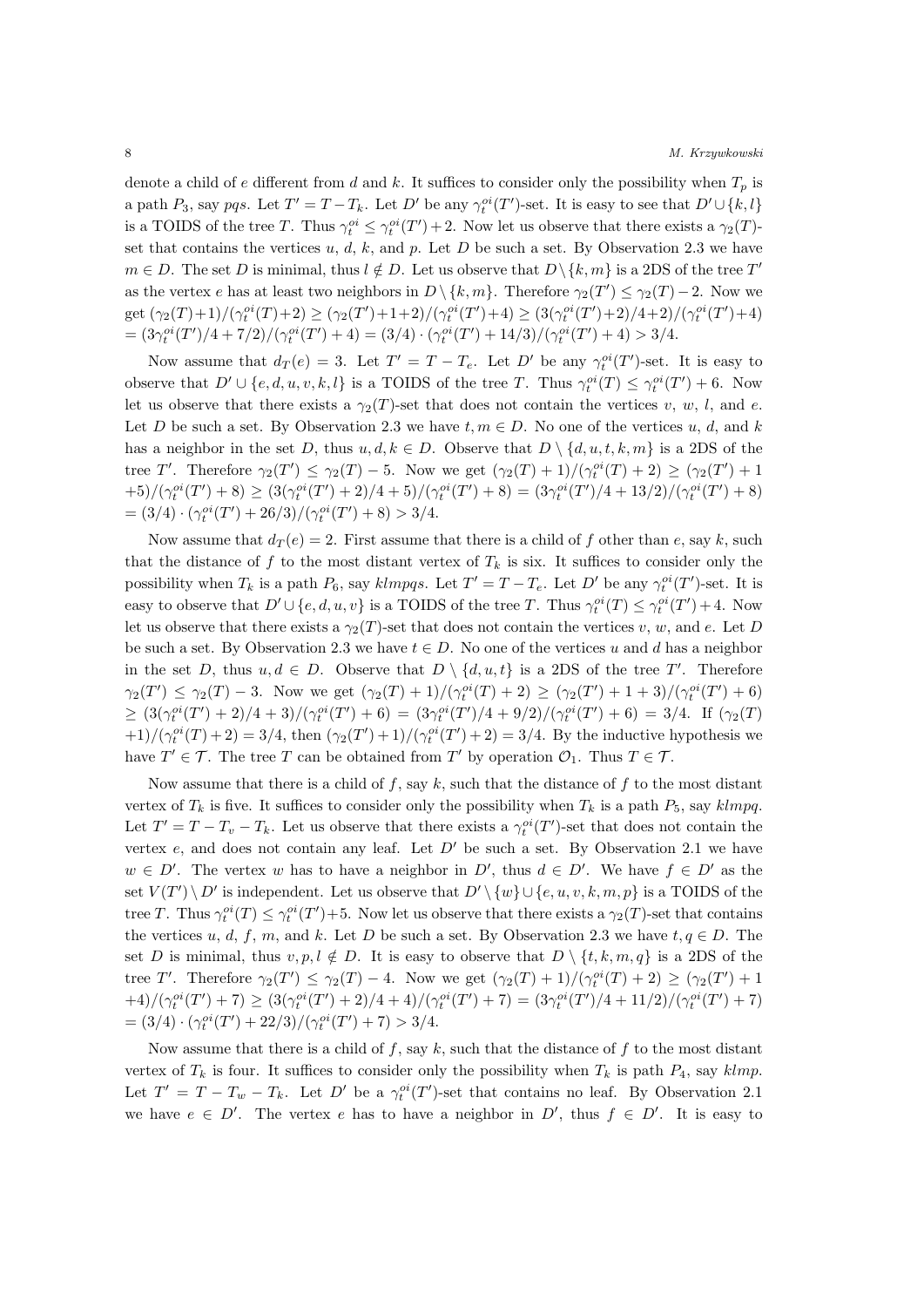observe that  $D' \cup \{d, u, v, l, m\}$  is a TOIDS of the tree *T*. Thus  $\gamma_t^{oi}(T) \leq \gamma_t^{oi}(T') + 5$ . Now let us observe that there exists a  $\gamma_2(T)$ -set that does not contain the vertices *v*, *w*, *m*, and *k*. Let *D* be such a set. By Observation 2.3 we have  $t, p \in D$ . No one of the vertices *u* and *l* has a neighbor in the set *D*, thus  $u, l \in D$ . Observe that  $D \setminus \{u, t, l, p\}$  is a 2DS of the tree T'. Therefore  $\gamma_2(T') \leq \gamma_2(T) - 4$ . Now we get  $(\gamma_2(T) + 1)/(\gamma_t^{oi}(T) + 2) \geq (\gamma_2(T') + 1)$  $+4)/(\gamma_t^{oi}(T')+7) \geq (3(\gamma_t^{oi}(T')+2)/4+4)/(\gamma_t^{oi}(T')+7) = (3\gamma_t^{oi}(T')/4+11/2)/(\gamma_t^{oi}(T')+7)$  $= (3/4) \cdot (\gamma_t^{oi}(T') + 22/3) / (\gamma_t^{oi}(T') + 7) > 3/4.$ 

Now assume that there is a child of *f*, say *k*, such that the distance of *f* to the most distant vertex of  $T_k$  is three. It suffices to consider only the possibility when  $T_k$  is a path  $P_3$ , say  $klm$ . Let  $T' = T - T_k$ . Let  $D'$  be any  $\gamma_t^{oi}(T')$ -set. It is easy to see that  $D' \cup \{k, l\}$  is a TOIDS of the tree *T*. Thus  $\gamma_t^{oi}(T) \leq \gamma_t^{oi}(T') + 2$ . Now let us observe that there exists a  $\gamma_2(T)$ -set that contains the vertices  $u, d, f$ , and  $k$ . Let  $D$  be such a set. By Observation 2.3 we have *m* ∈ *D*. The set *D* is minimal, thus *l* ∉ *D*. It is easy to observe that  $D \setminus \{k,m\}$  is a 2DS of the tree T'. Therefore  $\gamma_2(T') \leq \gamma_2(T) - 2$ . Now we get  $(\gamma_2(T) + 1)/(\gamma_t^{oi}(T) + 2) \geq (\gamma_2(T') + 1)$  $(1+2)/(\gamma_t^{oi}(T')+4) \geq (3(\gamma_t^{oi}(T')+2)/4+2)/(\gamma_t^{oi}(T')+4) = (3\gamma_t^{oi}(T')/4+7/2)/(\gamma_t^{oi}(T')+4)$  $= (3/4) \cdot (\gamma_t^{oi}(T') + 14/3) / (\gamma_t^{oi}(T') + 4) > 3/4.$ 

Now assume that there is a child of  $f$ , say  $k$ , such that the distance of  $f$  to the most distant vertex of  $T_k$  is two. Thus k is a support vertex of degree two. Let  $T' = T - T_e$ . Similarly as earlier we conclude that  $\gamma_t^{oi}(T) \leq \gamma_t^{oi}(T') + 4$  and  $\gamma_2(T') \leq \gamma_2(T) - 3$ . Now we get  $(\gamma_2(T)+1)/(\gamma_t^{oi}(T)+2) \geq (\gamma_2(T')+1+3)/(\gamma_t^{oi}(T')+6) \geq (3(\gamma_t^{oi}(T')+2)/4+3)/(\gamma_t^{oi}(T')+6)$  $= (3\gamma_t^{oi}(T')/4 + 9/2)/(\gamma_t^{oi}(T') + 6) = 3/4.$  If  $(\gamma_2(T) + 1)/(\gamma_t^{oi}(T) + 2) = 3/4$ , then  $(\gamma_2(T')$  $(1+1)/(\gamma_t^{oi}(T')+2) = 3/4$ . By the inductive hypothesis we have  $T' \in \mathcal{T}$ . The tree *T* can be obtained from  $T'$  by operation  $\mathcal{O}_2$ . Thus  $T \in \mathcal{T}$ .

Now assume that some child of *f*, say *k*, is a leaf. Let  $T' = T - k$ . Let  $D'$  be any  $\gamma_t^{oi}(T')$ -set. It  $f \in D'$ , then it is easy to see that  $D'$  is a TOIDS of the tree *T*. Now assume that  $f \notin D'$ . Let us observe that  $D' \cup \{f\}$  is a TOIDS of the tree *T*. Thus  $\gamma_t^{oi}(T) \leq \gamma_t^{oi}(T') + 1$ . Now let us observe that there exists a  $\gamma_2(T)$ -set that contains the vertices *u*, *d*, and *f*. Let *D* be such a set. By Observation 2.3 we have  $k \in D$ . It is easy to observe that  $D \setminus \{k\}$  is a 2DS of the tree T'. Therefore  $\gamma_2(T') \leq \gamma_2(T) - 1$ . Now we get  $(\gamma_2(T) + 1)/(\gamma_t^{oi}(T) + 2) \geq (\gamma_2(T'))$  $+1+1)/(\gamma_t^{oi}(T')+3)\geq (3(\gamma_t^{oi}(T')+2)/4+1)/(\gamma_t^{oi}(T')+3)=(3\gamma_t^{oi}(T')/4+5/2)/(\gamma_t^{oi}(T')+3)$  $= (3/4) \cdot (\gamma_t^{oi}(T') + 10/3) / (\gamma_t^{oi}(T') + 3) > 3/4.$ 

Now assume that  $d_T(f) = 2$ . Let  $T' = T - T_e$ . Similarly as earlier we conclude that  $\gamma_t^{oi}(T) \leq \gamma_t^{oi}(T') + 4$  and  $\gamma_2(T') \leq \gamma_2(T) - 3$ . Now we get  $(\gamma_2(T) + 1)/(\gamma_t^{oi}(T) + 2) \geq (\gamma_2(T')$  $+1+3)/(\gamma_t^{oi}(T')+6)\geq (3(\gamma_t^{oi}(T')+2)/4+3)/(\gamma_t^{oi}(T')+6)=(3\gamma_t^{oi}(T')/4+9/2)/(\gamma_t^{oi}(T')+6)$ = 3/4. If  $(\gamma_2(T) + 1)/(\gamma_t^{oi}(T) + 2) = 3/4$ , then  $(\gamma_2(T') + 1)/(\gamma_t^{oi}(T') + 2) = 3/4$ . By the inductive hypothesis we have  $T' \in \mathcal{T}$ . The tree *T* can be obtained from *T'* by operation  $\mathcal{O}_3$ . Thus  $T \in \mathcal{T}$ .  $\Box$ 

#### **Acknowledgments**

Thanks are due to Mustapha Chellali for suggesting the problem.